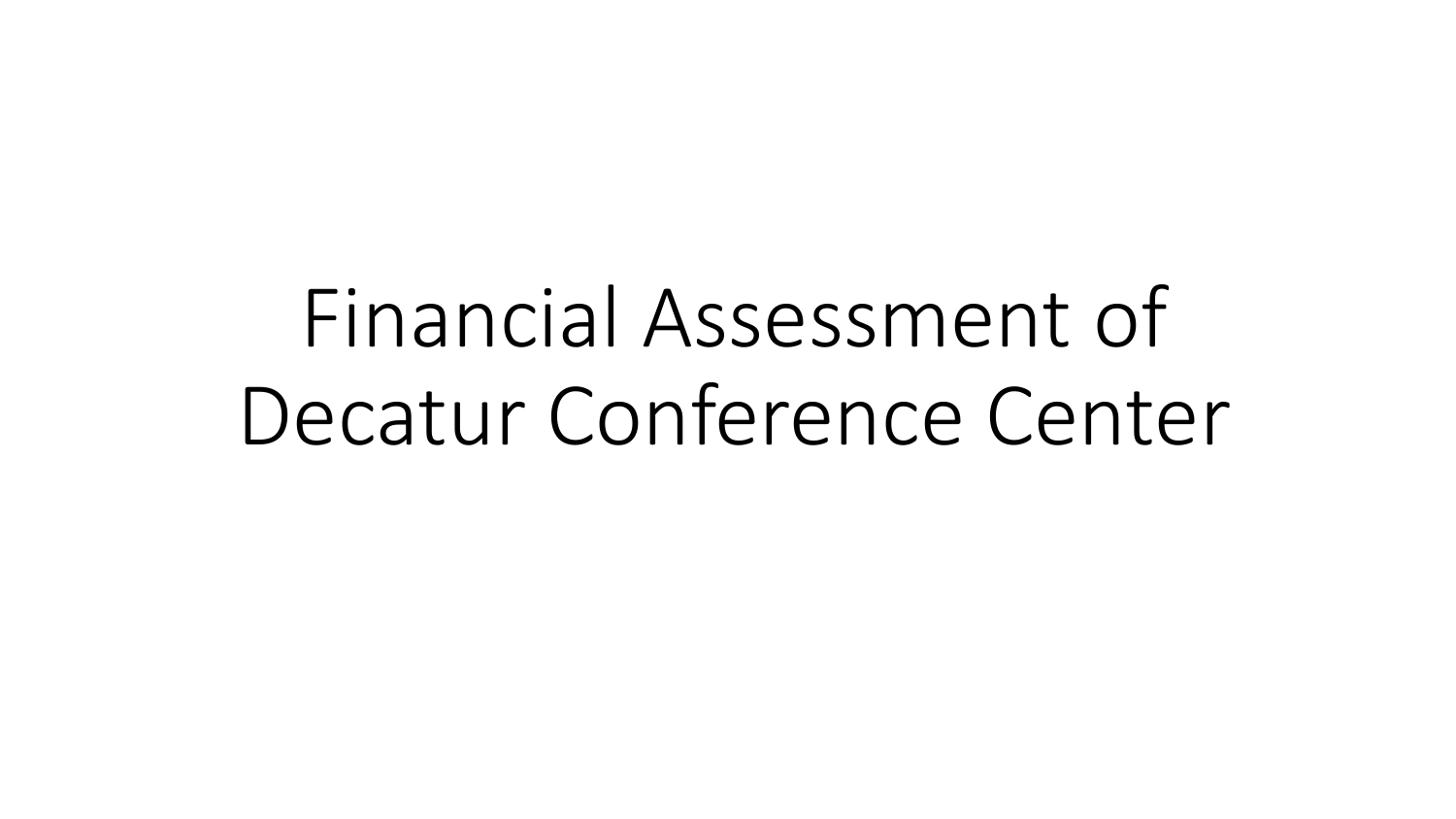### Decatur Conference Center

Is subject to a 24-year lease with Courtyard Marriott

Sits on 1.3 acres of land and pays no taxes

Receives no rent until 2024

Is allocated \$150,000+ annually in the City's budget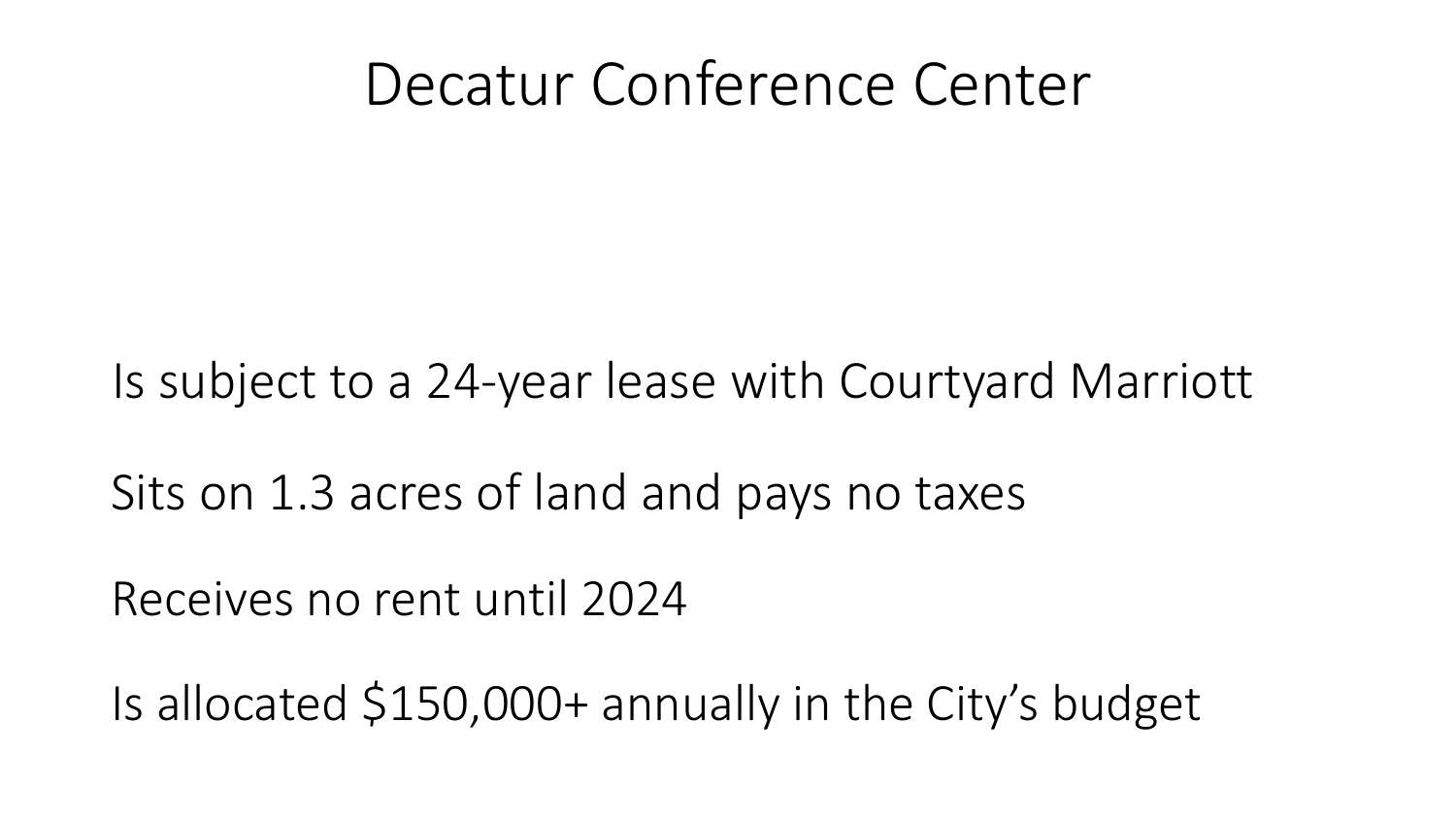## *Decatur Conference Center Annual Financial Impact on City*

|                                    | 2015         | <b>COMMENT</b>                                                                                                                              |
|------------------------------------|--------------|---------------------------------------------------------------------------------------------------------------------------------------------|
| <b>LEASE</b>                       |              | \$0 No rent for first thirteen years. $1$                                                                                                   |
| <b>HOTEL/MOTEL TAX<sup>2</sup></b> |              | (\$158,000) Lease makes city liable for maintaining building<br>envelope. GA law does not require that it be spent on<br>conference center. |
| <b>CITY PROPERTY TAX REVENUE</b>   |              | \$0 City would earn ~\$21,000/YEAR at current valuation. <sup>3</sup>                                                                       |
| <b>INSURANCE</b>                   | ַיִּרְיִ     | Required under contract – not sure of cost.                                                                                                 |
| <b>STAFF TIME</b>                  |              | ??? Not sure whether City tracks.                                                                                                           |
| <b>FREE SPACE</b>                  |              | 24 HOURS/MONTH Actual use, market rates and availability of alternative<br>space would determine value.                                     |
| <b>TOTAL</b>                       | ( \$158,000) | <b>Annual loss</b>                                                                                                                          |

 $1$  \$72,000 indexed (+5%/every 3 years). No rent received for 13+ years to offset \$1.1 million capital investment by lessee.

<sup>2</sup> Hotel/Motel tax is put into a capital reserve fund to meet the City's contractual obligation to maintain the building

<sup>3</sup> Taxes assume valuation of \$3.5 million based on current assessment plus adjustment to land value

NOTE: Not official City data. However, all data is based on documentation provided by the City.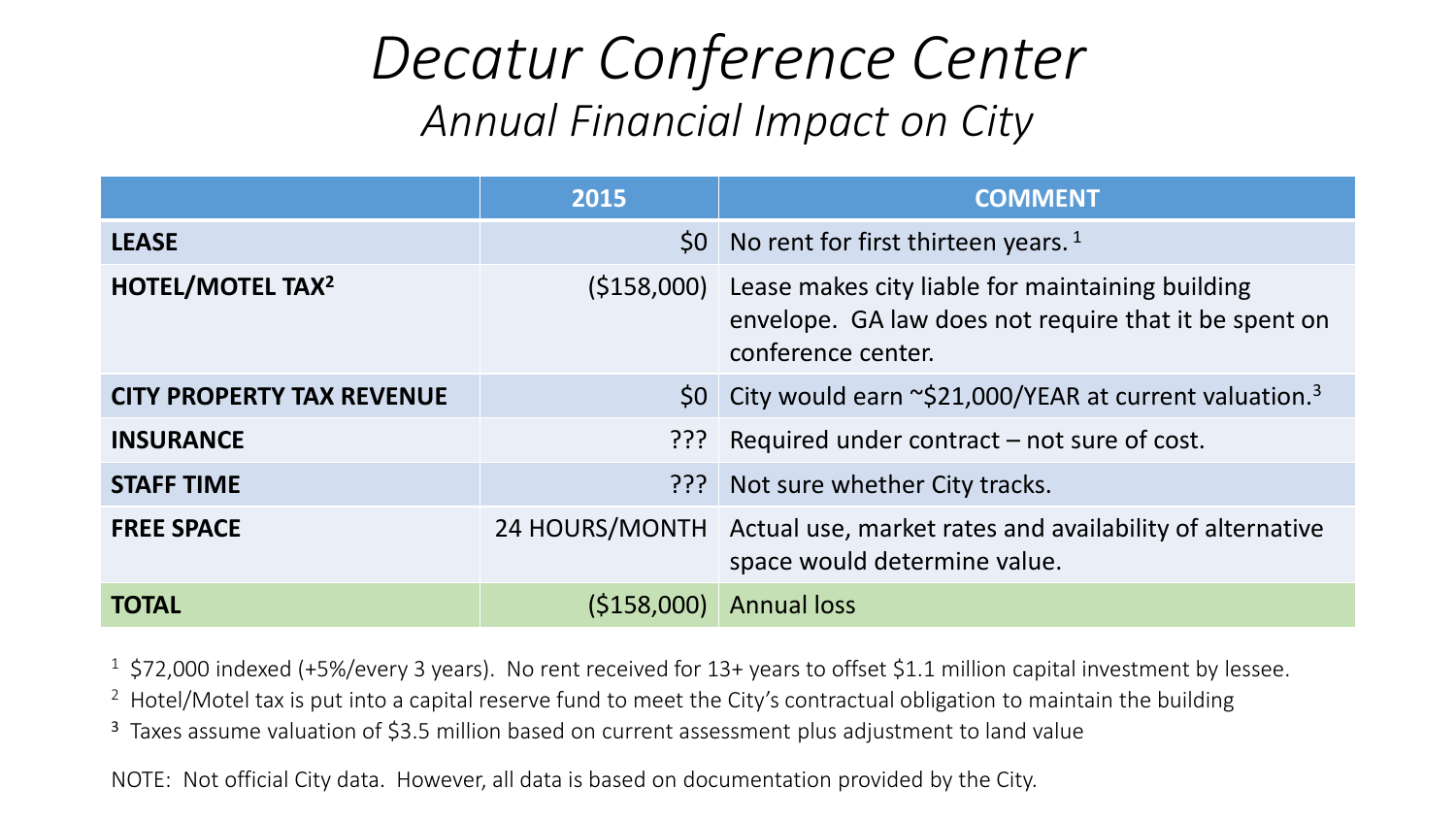#### *Conference Center Operational Profit & Loss status quo vs. sale to private owner*

|                        | <b>CURRENT</b>             | <b>IF SOLD</b> |
|------------------------|----------------------------|----------------|
| <b>LEASE</b>           | \$72,000/YEAR <sup>1</sup> | \$0            |
| <b>HOTEL/MOTEL TAX</b> | (\$158,000)/YEAR           | \$0            |
| <b>CITY TAXES</b>      | \$0                        | \$21,000/YEAR  |
| <b>DDA TAXES</b>       | \$0                        | \$800/YEAR     |
| <b>INSURANCE</b>       | ַיִּכְיָ                   | \$0            |
| <b>STAFF TIME</b>      | ַרְרְךָ                    | <b>NONE</b>    |
| <b>FREE SPACE</b>      | 24 HOURS/MONTH             | <b>NONE</b>    |
| <b>ANNUAL REVENUE</b>  | ( \$86,000)                | \$21,800       |
| <b>24-YEAR TOTAL</b>   | (52,829,000)               | \$545,000      |

 $1$  City will begin receiving rent in 2024, once it has reimbursed the Marriott for capital investment in the facility. \* Does not include any revenue from sale of building.

NOTE: Not official City data. However, all data is based on documentation provided by the City.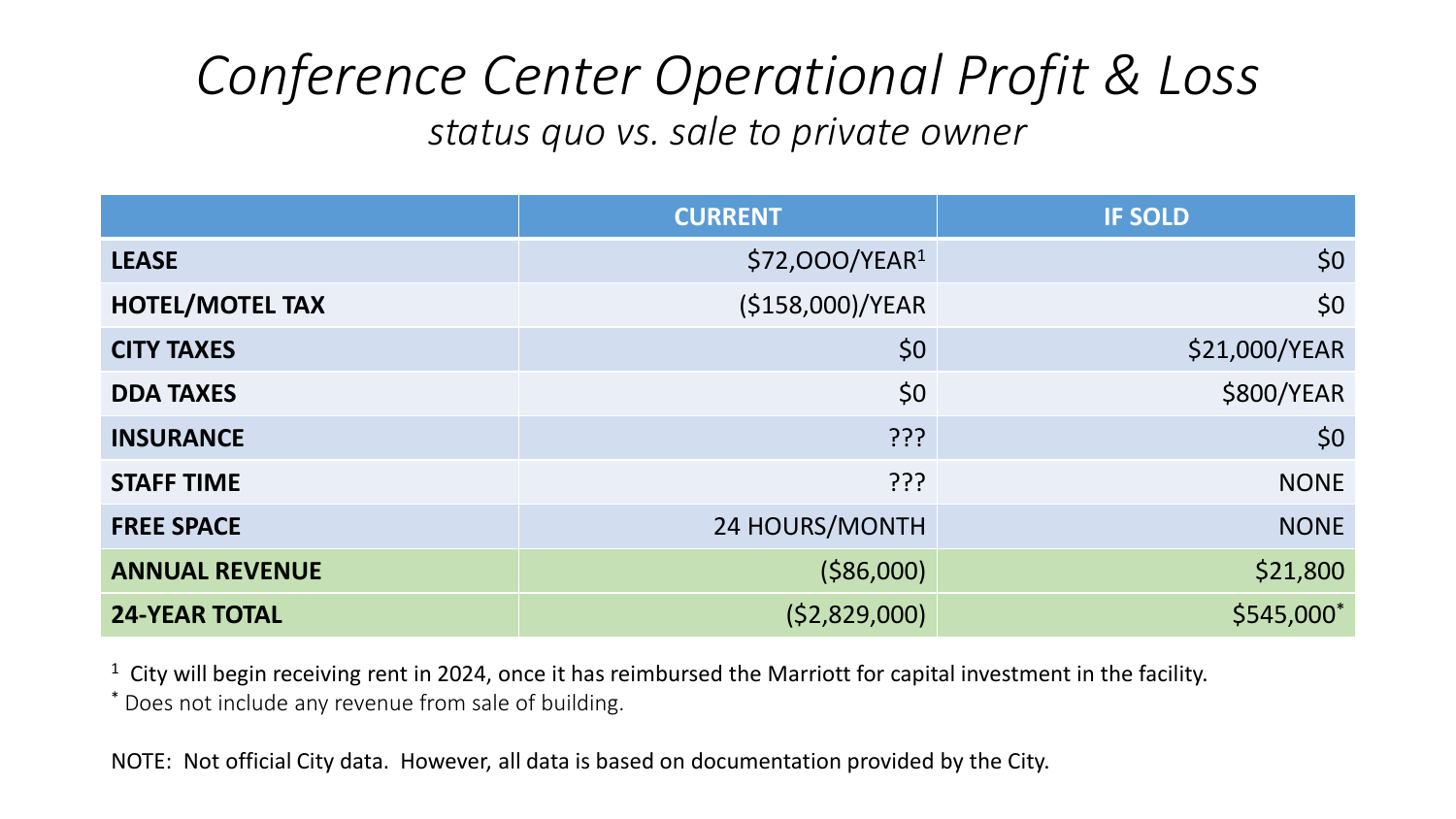|                            |                                        | Parcel ID: 15 246 04 127                |                      |  |  |  |  |
|----------------------------|----------------------------------------|-----------------------------------------|----------------------|--|--|--|--|
|                            |                                        | To view map, click on parcel ID number. |                      |  |  |  |  |
|                            |                                        | <b>Owner Information</b>                |                      |  |  |  |  |
| <b>Tax District</b>        | 92 - DECATUR                           | <b>Zoning</b>                           | X - UNKNOWN          |  |  |  |  |
| Jan. 1 <sup>st</sup> Owner | CITY OF DECATUR                        | <b>Land Use</b>                         | 630 - Auditorium     |  |  |  |  |
| Co-Owner                   |                                        | <b>Land Unit</b>                        | 60,113               |  |  |  |  |
| <b>Current Owner</b>       | CITY OF DECATUR                        | <b>Calculated Acreage</b>               | 1.38                 |  |  |  |  |
| Co-Owner                   |                                        | <b>Deeded Acreage</b>                   | 1.3                  |  |  |  |  |
| <b>Owner Address</b>       | 509 N MCDONOUGH ST<br>DECATUR GA 30030 | Neighborhood                            | 5000                 |  |  |  |  |
| <b>Property Address</b>    | o MONTGOMERY ST                        | <b>Property Class</b>                   | E1 - PUBLIC PROPERTY |  |  |  |  |
|                            |                                        | <b>Appeal Status</b>                    |                      |  |  |  |  |
| <b>Date Notice Mailed</b>  |                                        |                                         |                      |  |  |  |  |
|                            | 2016                                   | 2015                                    |                      |  |  |  |  |
|                            |                                        |                                         |                      |  |  |  |  |
| Building                   |                                        |                                         |                      |  |  |  |  |
|                            |                                        |                                         |                      |  |  |  |  |

#### *Conference Center Assessed at \$2.6 Million. Adjacent Land Sold for \$3 Million/Acre*

| Assessmer |  |  |
|-----------|--|--|
|           |  |  |

sader. It is available at

**Year - ASMT Notice or Letter** 

ilable. Your letter of appeal must be hand-delivered or POSTMARKED BY THE U.S. POSTAL<br>...own on the front of your 2016 Notice to ensure acceptance as a timely appeal. If you do not file an appeal by this date, your right to file an appeal will be lost. Late appeals will not be processed.

Notice

|                                                 |                        |                     | <b>Building Characteristics</b> |                      |                                |                   |  |  |  |  |  |  |  |
|-------------------------------------------------|------------------------|---------------------|---------------------------------|----------------------|--------------------------------|-------------------|--|--|--|--|--|--|--|
| <b>Year Built</b>                               | 1988                   |                     | <b>Square Footage</b>           |                      | 24,627                         |                   |  |  |  |  |  |  |  |
| <b>Condition Code</b>                           |                        | AVERAGE             | <b>Unfinished Basement</b>      |                      | 73,881 Sq. Ft.                 |                   |  |  |  |  |  |  |  |
| <b>Quality Grade</b>                            |                        | AVERAGE             | <b>Finished Basement</b>        |                      | o Sq. Ft.                      |                   |  |  |  |  |  |  |  |
| <b>Air Conditioning</b>                         |                        |                     | <b>Bedrooms</b>                 |                      |                                |                   |  |  |  |  |  |  |  |
| <b>Fireplace</b>                                |                        |                     | <b>Bathrooms</b>                |                      |                                |                   |  |  |  |  |  |  |  |
| <b>Stories</b>                                  |                        |                     |                                 |                      |                                |                   |  |  |  |  |  |  |  |
| <b>Current Appraised &amp; Assessment Value</b> |                        |                     |                                 |                      |                                |                   |  |  |  |  |  |  |  |
|                                                 |                        |                     |                                 |                      |                                |                   |  |  |  |  |  |  |  |
| Tax Year                                        | <b>Total Appraised</b> | <b>Taxable Land</b> | Taxable Imp.                    | <b>Total Taxable</b> | Total Taxable Assessment (40%) |                   |  |  |  |  |  |  |  |
| 2015                                            | \$2,8,58,600           | \$300,500           | \$2,558,100                     | \$2,8,58,600         | \$o                            |                   |  |  |  |  |  |  |  |
|                                                 |                        |                     |                                 |                      |                                |                   |  |  |  |  |  |  |  |
|                                                 |                        |                     | <b>Sales History</b>            |                      |                                |                   |  |  |  |  |  |  |  |
| <b>Book/Page</b>                                | Sale Date              |                     | Deed Type                       |                      | <b>Sale Condition</b>          | <b>Sale Price</b> |  |  |  |  |  |  |  |
| 24318 - 00024                                   | 3/3/2014               |                     | QC - QUIT CLAIM DEED            |                      | Q - QUIT CLAIM DEED            | \$10.00           |  |  |  |  |  |  |  |
| 24133 - 00055                                   | 10/21/2013             |                     | QC - QUIT CLAIM DEED            |                      | Q - QUIT CLAIM DEED            | \$1.00            |  |  |  |  |  |  |  |
| $22478 - 00096$                                 | 5/11/2011              |                     | QC - QUIT CLAIM DEED            |                      | Q - QUIT CLAIM DEED            | \$0.00            |  |  |  |  |  |  |  |
| $22478 - 00092$                                 | 5/11/2011              |                     | QC - QUIT CLAIM DEED            | \$0.00               |                                |                   |  |  |  |  |  |  |  |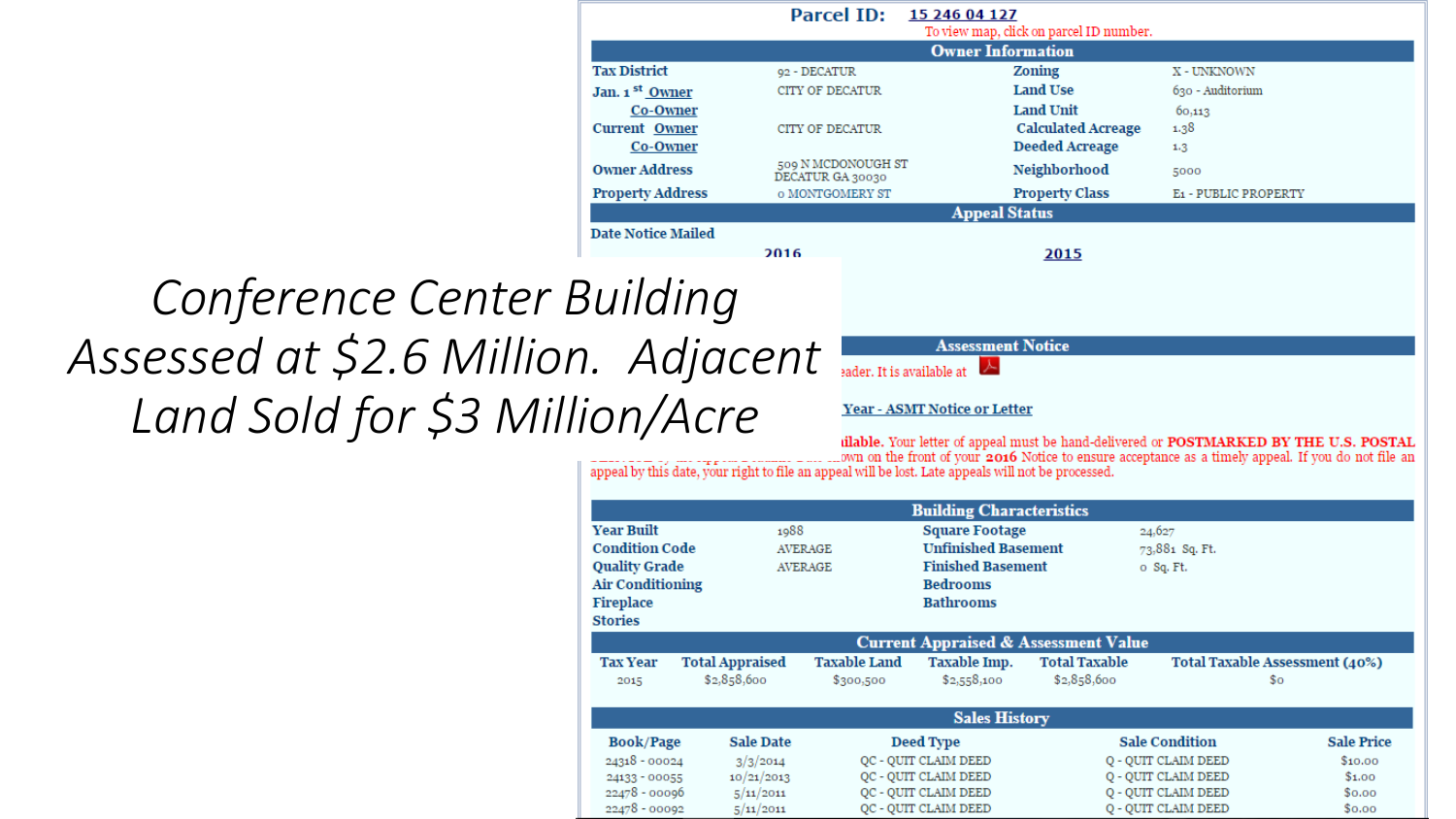# **CONCLUSION**

- The City of Decatur could sell the Conference Center for more than \$4 million (*building valued at \$2.6 million, land at \$3+ Million*)
- The City would have to reimburse the Marriott about \$700,000 for capital investments made in 2011.
- Selling the Conference Center would save the City more than \$100,000 annually